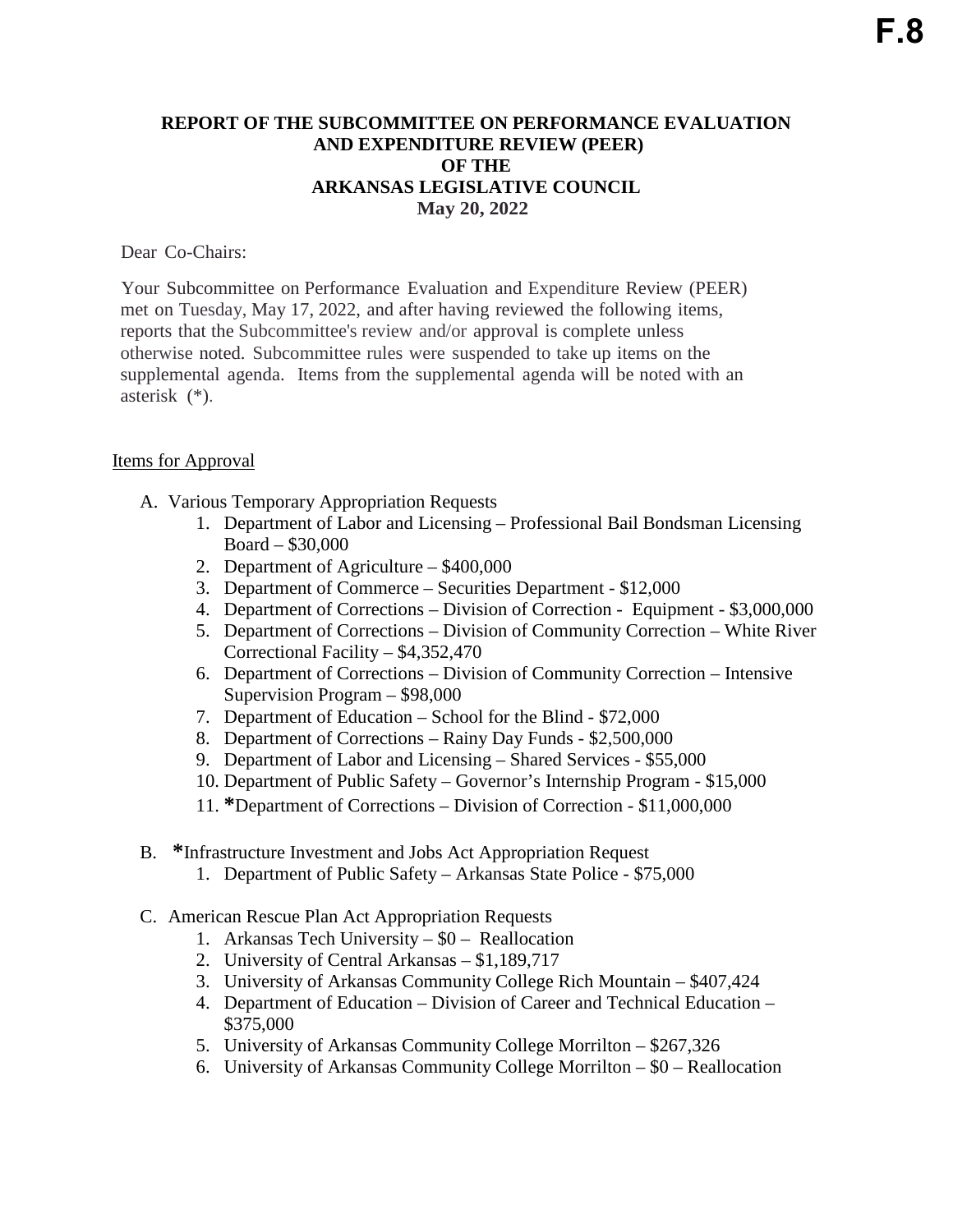- 7. Department of Human Services Division of Aging, Adult and Behavioral Health – Community Mental Health – \$0 – Position only
- 8. Department of Human Services Division of Aging, Adult and Behavioral Health – Substance Abuse – \$429,725
- D. Rainy Day Fund Transfer Requests
	- 1. Department of Education Division of Higher Education \$1,000,000 for Governor's Higher Education Transition Scholarship Program

### Items for Review

- E. Appropriation and/or Fund Transfer Requests
	- 1. Department of Transportation \$50,000,000 from Operating Expenses to Capital Outlay in the amount of \$40,000,000 and \$10,000,000 to Personal Services Matching
- F. Cash Appropriation Requests
	- 1. University of Arkansas for Medical Sciences \$135,000,000
- G. Budget Classification Transfers
	- 1. Northwest Arkansas Community College \$850,000 from Operating Expenses to Professional Fees
	- 2. Department of Labor and Licensing Board of Accountancy \$4,000 from Operating Expenses to Conference and Travel Expense
	- 3. Department of Finance and Administration Alcoholic Beverage Control Administration – \$3,000 from Conference and Travel Expenses to Operating Expenses
	- 4. Department of Transformation and Shared Services \$15,000 from Professional Fees to Capital Outlay
	- 5. Department of Finance and Administration Regulatory Division \$24,000 to Operating Expenses from Conference and Travel Expense in the amount of \$20,000 and from Professional Fees in the amount of \$4,000
	- 6. Department of Labor and Licensing \$10,000 from Conference and Travel Expense to Operating Expenses
- H. Miscellaneous Federal Grant Appropriation Requests
	- 1. Department of Education Division of Career and Technical Education \$8,825
	- 2. Department of Human Services Division of County Operations SNAP Employment and Training – \$271,660
	- 3. Department of Human Services Division of County Operations SNAP Employment and Training II – \$346,153
	- 4. Department of Labor and Licensing Division of Labor \$26,938